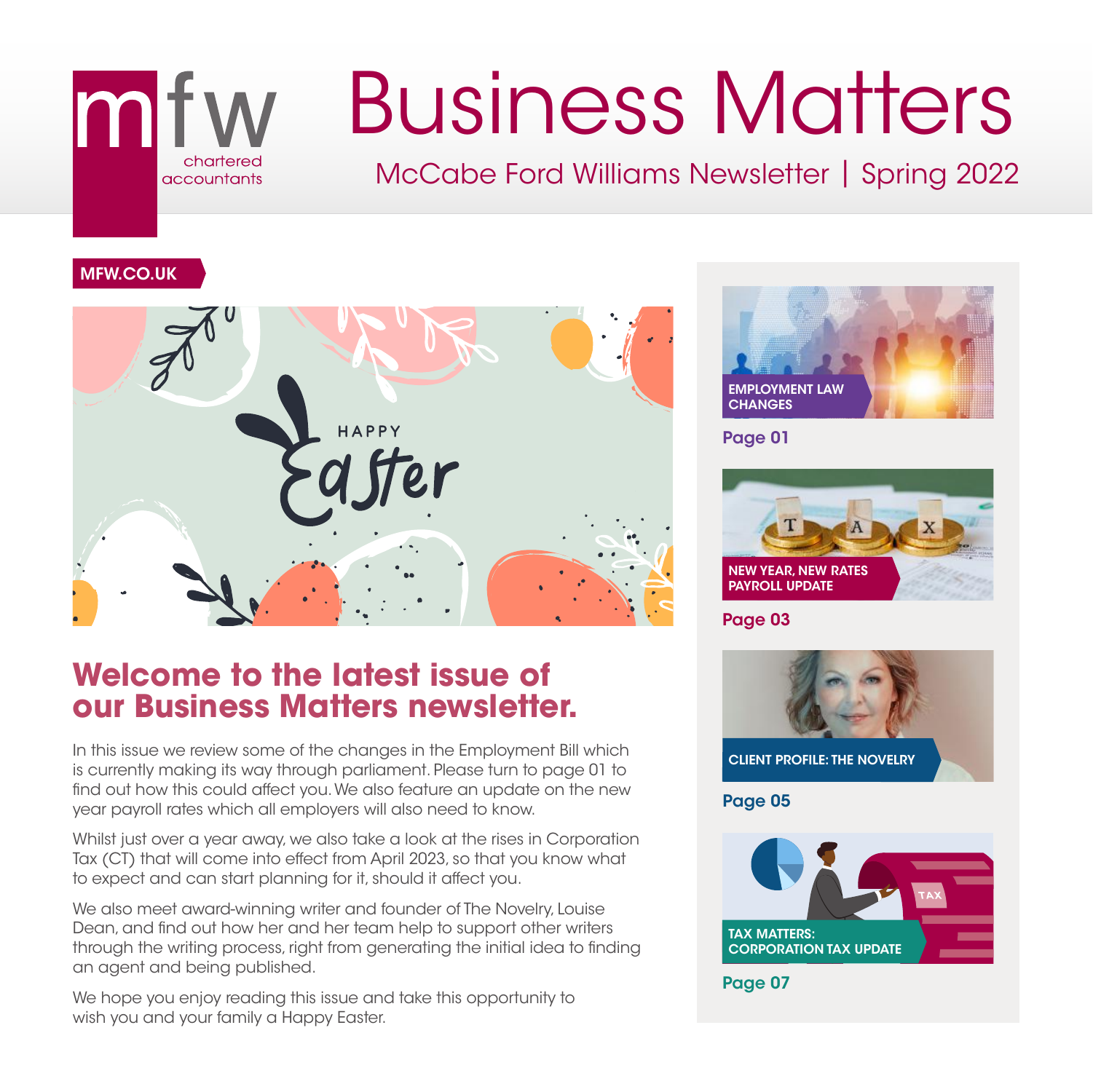## Employment Matters The Employment Bill

The Employment Bill is currently making its way through parliament. Introduced in the Queen's speech in October 2019 the Bill has been significantly delayed due to the impact of the coronavirus pandemic and therefore many employers might be unaware of the proposals it contains.

The Employment Bill's remit is to "*Make provision about the rights of workers, including to negotiate pay and join trade unions and employee associations; to amend the definition of worker; to make provision about the employment rights of members of the armed forces; to make provision about employee representatives on company boards; and for connected purposes*".

Whilst the Bill has yet to be enacted, it does make sense to raise awareness of some of the key proposals and what changes might lie ahead for employers. These include:

![](_page_1_Picture_5.jpeg)

#### **Changes to flexible working**

The Employment Bill contains proposals to allow workers a right to request flexible working from day one of their employment and for the right to make more than one application for flexible working per year. However, employers would still have the right to deny flexible working requests on the basis of one or more of the statutory reasons. As this is an extensive list it is unlikely therefore that these changes will have a critical impact.

#### **A right to more predictable and stable contracts**

Employees on zero-hour contracts may, under the Bill, be given the right to request more predictable and stable contracts after a qualifying period of 26 weeks.

#### **Statutory Sick Pay and Covid-19**

The need for employers to pay Statutory Sick Pay (SSP) from day one of an employee's sick period, where the employee is absent due to Covid, is expected to continue.

#### **Rights for carers and working parents**

Under the Employment Bill, unpaid carers and working parents may be granted an additional week's unpaid leave. Parents of babies requiring neonatal care will also be given statutory neonatal leave and pay for up to 12 weeks. It is believed that the right to neonatal leave will apply from day one of employment but that there will be a qualifying period of 26 weeks to receive neonatal pay.

#### **Enhanced redundancy protection for new mothers**

To overcome discrimination, proposals in the Employment Bill would extend a woman on maternity's enhanced redundancy rights, to be offered alternative suitable employment, by a further six-month period from her return to work.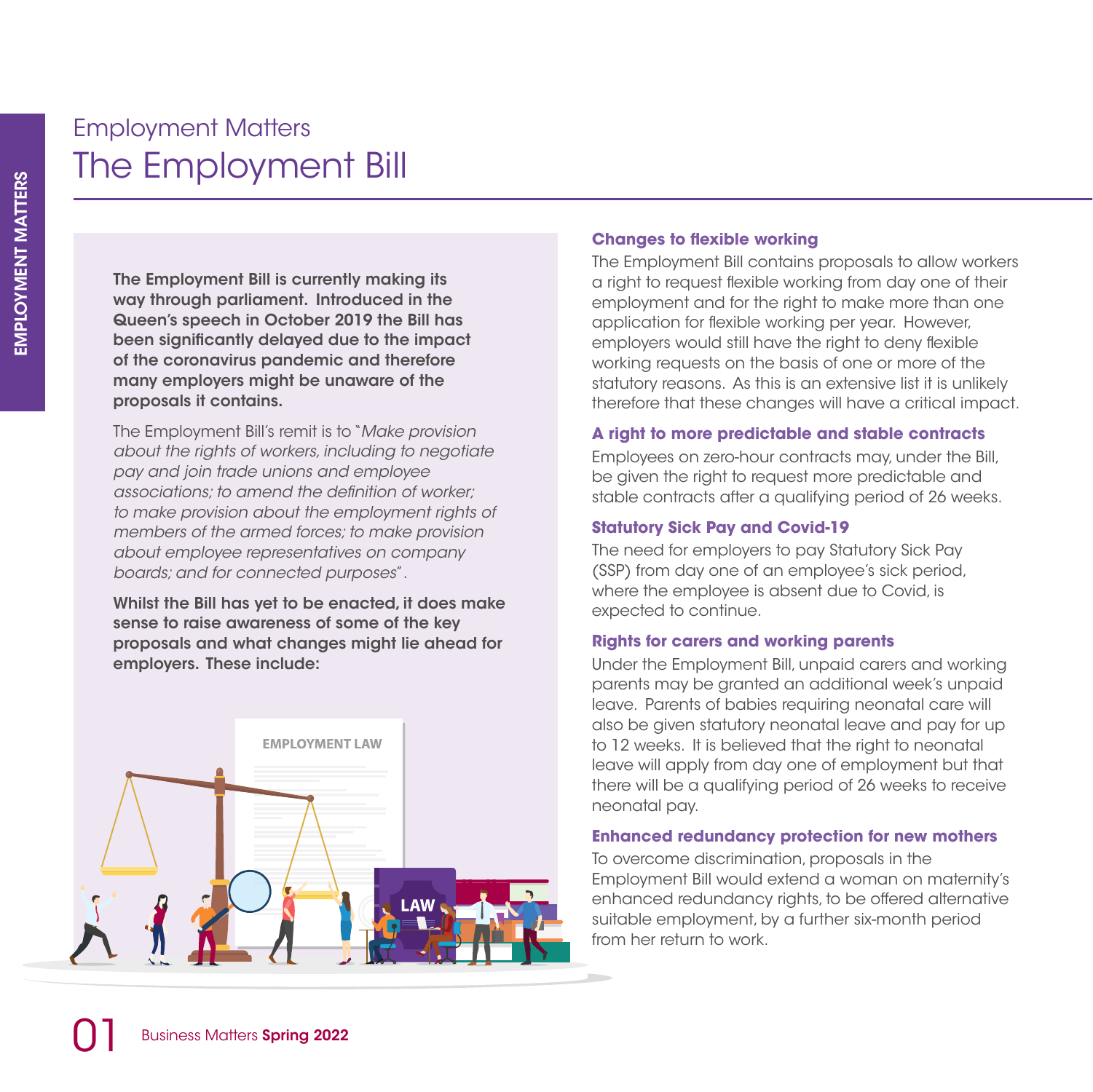![](_page_2_Picture_1.jpeg)

#### **Tipping practices**

New legislation is proposed to ensure that workers in the hospitality sector receive their tips without any deductions by employers. Workers will gain the right to make a claim to an employment tribunal for unpaid or wrongly paid tips and will be able to request information from their employer on their tipping records.

#### **Other proposals**

Other proposals outlined in the Employment Bill include proposals to tackle:

- **•** Harassment
- **•** Post-termination and non-compete clauses, and;
- **•** Confidentiality and non-disclosure agreements

#### **Other changes**

It is anticipated that the Information Commissioner's Office (ICO) will be publishing a revised Employment Practice Code, the first change in legislation since the introduction of the GDPR and Data Protection Act 2018. Meanwhile, the government is also expected to introduce changes to the current Data Protection legislation to help ease the burden on businesses.

We will, of course, keep you updated of any key changes once the Employment Bill is enacted and keep you posted of any other key employment legislation matters as they happen.

![](_page_2_Picture_12.jpeg)

Author: Ian Pascall, FCA. Senior Partner MFW, Dover

![](_page_2_Picture_15.jpeg)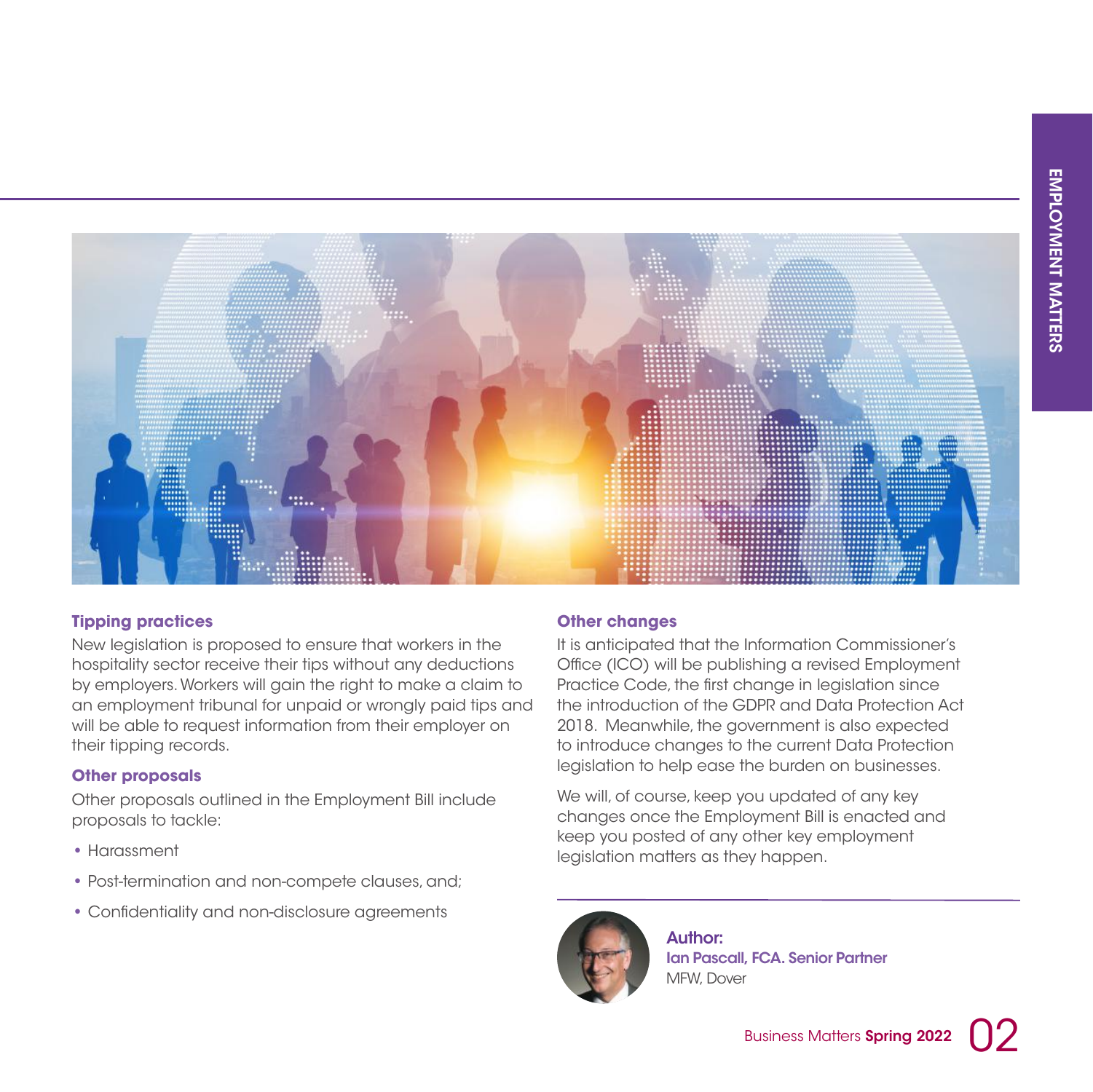## Payroll New Tax Rates and Information for April 2022

![](_page_3_Picture_2.jpeg)

#### **National Minimum Wage/Living Wage Rates**

| <b>Age bracket</b>               | 2022-23 rate | 2021-22 rate |
|----------------------------------|--------------|--------------|
| National Living Wage (23 years+) | £9.50        | £8.91        |
| $21-22$ years                    | £9.18        | £8.36        |
| 18-20 years                      | £6.83        | £6.56        |
| $16-17$ years                    | £4.81        | SA 62        |
| Apprentice rate                  | £4.81        | £4.30        |

#### **Personal Allowance and Tax Bands**

*(For England and Wales)*

| <b>Tax Band</b>         | 2022-23             | 2021-22             |
|-------------------------|---------------------|---------------------|
| Personal Allowance (0%) | Up to £12,570       | Up to £12,570       |
| Basic Rate (20%)        | $$12,571 - $50,270$ | $£12,571 - £50,270$ |
| Higher Rate (40%)       | £50,271 - £150,000  | £50.271 - £150.000  |
| Additional Rate (45%)   | Over £150,000       | Over £150,000       |

*Please also note that income of over £100,000 will see a decrease in the personal allowance of £1 for every £2 that the income exceeds that threshold and once taxable income exceeding £125,140 the personal allowance is removed.*

#### **National Insurance Contributions – 1.25% increases from April 2022**

National Insurance will increase by 1.25% this year in order to help pay for social care.

Employers will also be subject to an additional 1.25% rise in respect of employees earning in excess of £9,100.

Those above State Pension age are not impacted by the April 2022 changes.

| <b>Classs 1 Bands</b>                                                                                   | 2022-23           | 2021-22         |
|---------------------------------------------------------------------------------------------------------|-------------------|-----------------|
| Weekly Lower Earnings Limit (LEL)                                                                       | £123              | £120            |
| Weekly Primary Threshold (PT)                                                                           | £190              | £184            |
| Weekly Secondary Threshold (ST)                                                                         | £175              | £170            |
| Upper Earnings Limit (UEL)                                                                              | £967              | £967            |
| Upper Secondary Threshold (UST)<br>for under 21s                                                        | £967              | £967            |
| Apprentice Upper Secondary<br>Threshold (AUST) for under 25s                                            | £967              | £967            |
| Veterans' Upper Secondary<br>Threshold (VUST)                                                           | £967              | £967            |
| Freeport Upper Secondary<br>Threshold (FUST)                                                            | £481              | N/A             |
| Employment Allowance (per<br>employer unless you are a<br>connected company and only if<br>you qualify) | $£5,000$ per year | £4,000 per year |

From April 2023, NI will revert to 12% for employees but there will be a separate element detailed on payslips for an additional 1.25% Social Care levy.

#### **STOP PRESS - NI threshold rise**

In the recent Spring Statement, Chancellor Rishi Sunak raised the personal threshold for which an individual starts to pay NI by about £3,000 to £12,570 and in line with Income Tax, to help people and families on lower incomes. This change, whilst **effective from April 2022, will not be implemented until July 2022.**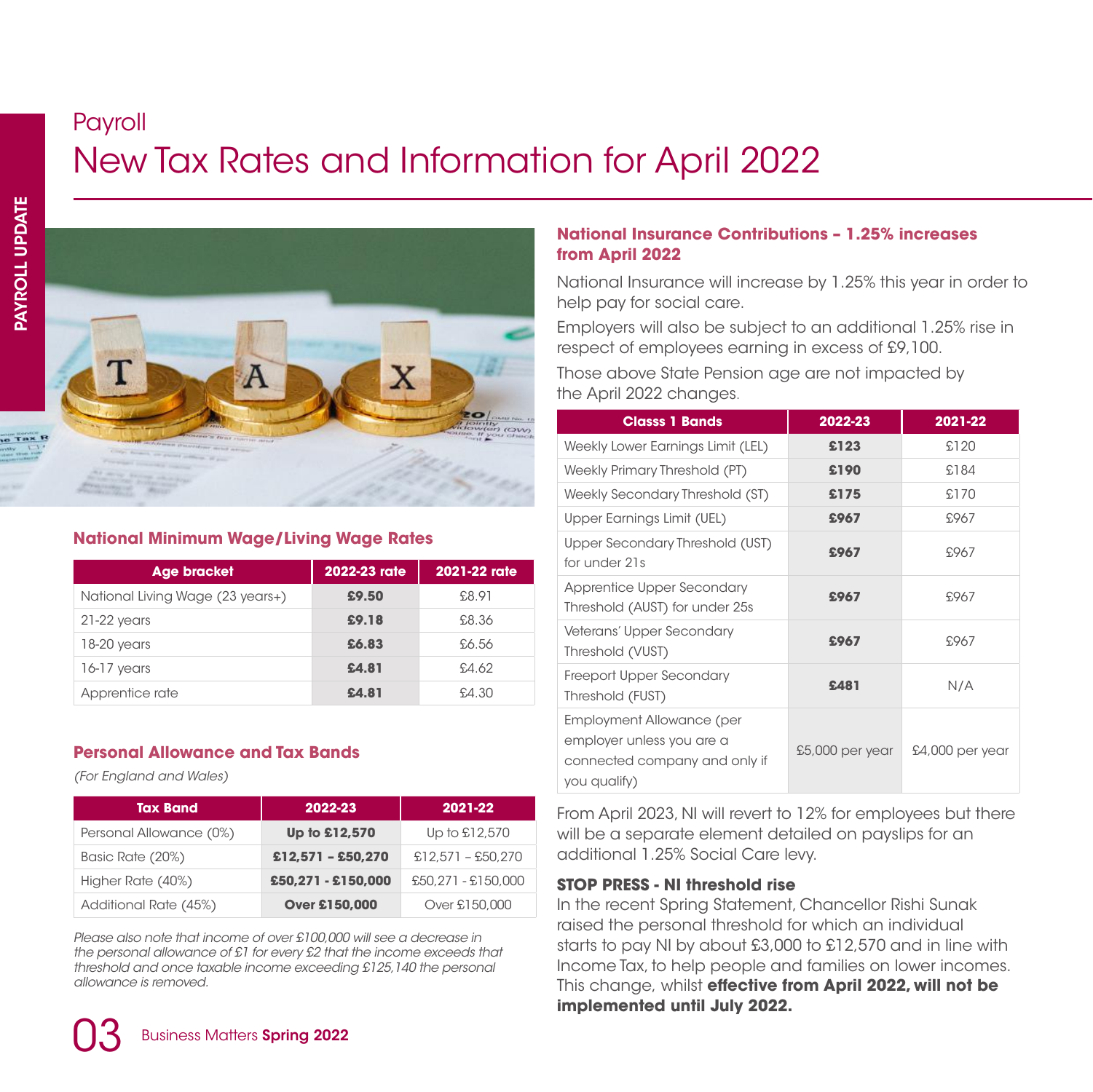#### **Dividend Tax Rates**

The government also announced a 1.25% increase in dividend tax rates from April 2022 increasing rates to:

| Basic rate tax payers      | 8.75%  |
|----------------------------|--------|
| Higher rate tax payers     | 33.75% |
| Additional rate tax payers | 39 35% |

*The £2,000 dividend allowance will remain.*

## **Statutory Maternity, Paternity, Adoption, Shared Parental**

|                                      | 2022-23                                                    | 2021-22                                               |
|--------------------------------------|------------------------------------------------------------|-------------------------------------------------------|
| <b>Statutory Maternity Pay</b>       |                                                            |                                                       |
| SMP - first 6 weeks                  | 90% of AWE                                                 | 90% of AWE                                            |
| SMP - remaining weeks                | £155.66 or<br><b>90% of AWE</b><br>(whichever is<br>lower) | $$151.97$ or<br>90% of AWE<br>(whichever is<br>lower) |
| <b>Statutory Paternity Pay</b>       |                                                            |                                                       |
| SPP - either one or two weeks        | £155.66 or<br>90% of AWE<br>(whichever is<br>lower)        | £151.97 or<br>90% of AWF<br>(whichever is<br>lower)   |
| <b>Statutory Adoption Pay</b>        |                                                            |                                                       |
| SAP - first 6 weeks                  | 90% of AWE                                                 | 90% of AWE                                            |
| SAP - remaining weeks                | £155.66 or<br><b>90% of AWE</b><br>(whichever is<br>lower) | $$151.97$ or<br>90% of AWE<br>(whichever is<br>lower) |
| <b>Statutory Shared Parental Pay</b> |                                                            |                                                       |
| SHPP - weekly rate                   | £155.66 or<br>90% of AWE<br>(whichever is<br>lower)        | $$151.97$ or<br>90% of AWE<br>(whichever is<br>lower) |
| <b>Parental Bereavement Leave</b>    |                                                            |                                                       |
| SPBP - weekly rate for 2 weeks       | £151.66 or<br>90% of AWE<br>(whichever is<br>lower)        | £151.97 or<br>90% of AWF<br>(whichever is<br>lower)   |
| <b>Statutory Sick Pay</b>            |                                                            |                                                       |
| SSP - weekly rate                    | £99.35                                                     | £96.35                                                |

*AWE = Average weekly earnings*

#### **Pension Contributions**

Minimum contributions are not increasing for Automatic Enrolment and Re-enrolment pensions. The trigger point for Re-enrolment will also remain at £10,000 per annum.

|                                    | From 06-04-22 | From 06-04-21 |
|------------------------------------|---------------|---------------|
| Employers minimum<br>contributions | 3%            | 3%            |
| Total contributions                | 8%            | 8%            |

#### **Student Loan and Postgraduate Loan recovery**

|                                 | 2022-23 | 2021-22 |
|---------------------------------|---------|---------|
| <b>Student Loans</b>            |         |         |
| Plan 1 threshold - weekly       | £388.36 | £382.59 |
| Recovery rate                   | 9%      | 9%      |
| Plan 2 threshold - weekly       | £524.90 | £524.90 |
| Recovery rate                   | 9%      | 9%      |
| <b>Postgraduate Loans (PGL)</b> |         |         |
| Earnings threshold              | £403.84 | £403.84 |
| Recovery rate                   | 6%      | 6%      |

For further information, please speak to a member of our payroll teams or your usual MFW contact. mfw.co.uk/contact

![](_page_4_Picture_14.jpeg)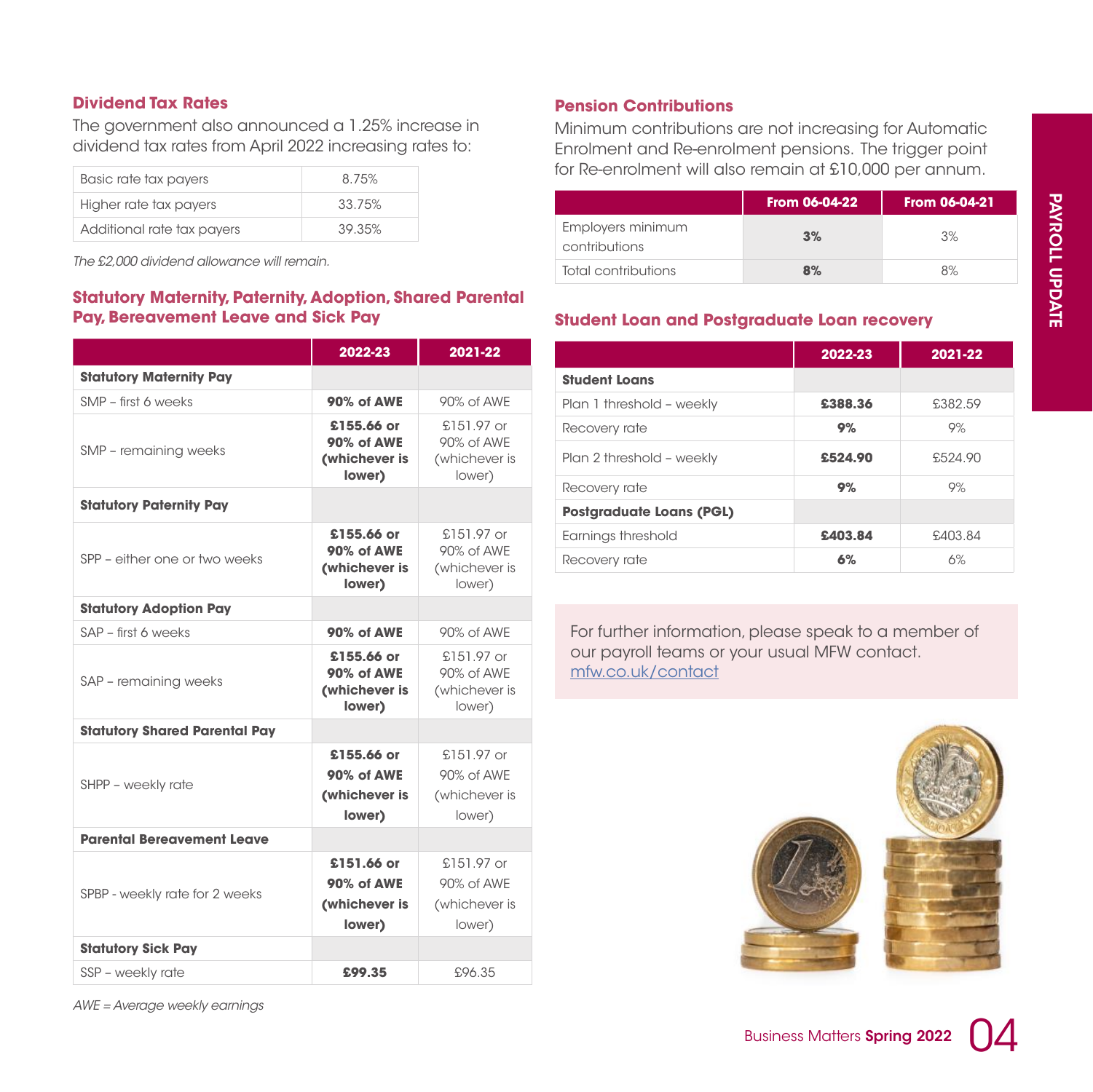## Client Profile Louise Dean and The Novelry

![](_page_5_Picture_1.jpeg)

**Mathematical** 

Award-winning writer Louise Dean's books have gained such accolades as the Society of Authors Betty Trask Prize and Le Prince Maurice Prize. She was a finalist for the Costa Coffee Award in 2020 and has previously been nominated for The Guardian's First Book Prize, the Booker Prize and longlisted for the Dublin International Literary Award. Her publications have also been named by The Guardian, The Observer and Publishers Weekly in their top books of the year lists.

Having been a writer for twenty years, it is fair to say that Louise knows exactly what it takes to become an author. She also understands, only too well, the lack of support within the industry and how isolating and lonely a writer's life can be, especially for aspiring writers seeking to be published.

To change this, Louise established her own online writing community in 2017 named The Novelry, offering support, training, and advice to fellow writers. The Novelry's logo, an orange octopus, actually sums up the ethos of the brand - a shared brain of experience and many tentacles writing, moving forward together rather than being the lonely little plankton of isolated writers.

Today, The Novelry is a world-famous writing school which provides online courses and offers support to writers from the initial inspiration for their story line right the way through to finding an agent and getting published.

Just as important, The Novelry also provides writers with an online community where they can engage with other authors to find inspiration and support and simply enjoy the friendship of their peers helping to alleviate the monotony and isolation that is so often the life of a writer.

#### **Having the right team behind you**

Louise is supported in her business by a host of successful published authors, seasoned editors (hailing from some of the UK's top publishing houses) and a selection of top literary agents. To meet the team please visit The Novelry website https://www.thenovelry.com/.

It is this total support from start to finish which Louise refers to as 'the complete pathway to publishing' that sets The Novelry head and shoulders above their competition.

Louise recognises the value and support of her team and says, *"Working with amazing colleagues which I have hand-selected is wonderful. They are an absolute joy to work with".*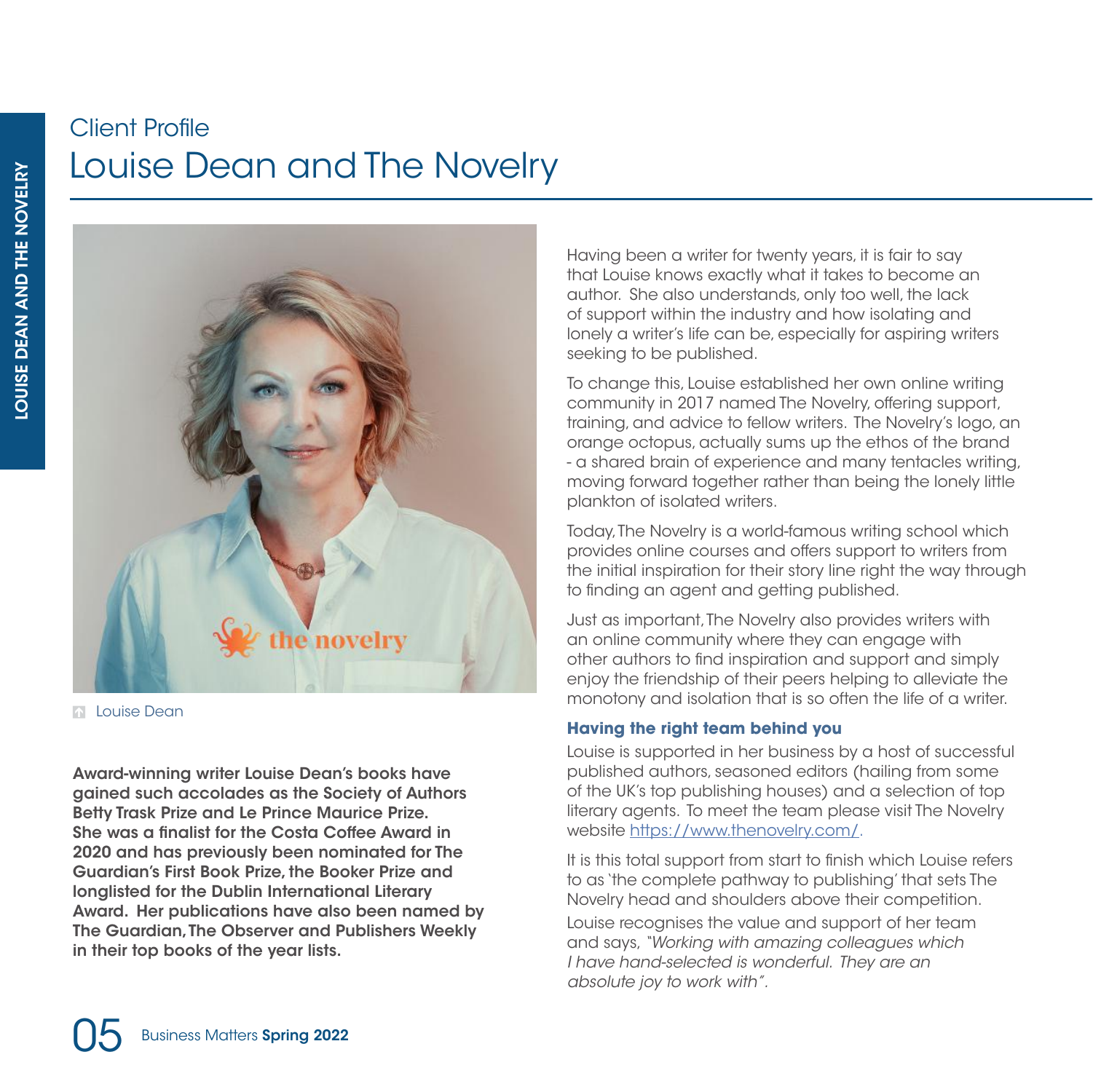LOUISE DEAN AND THE NOVELRY

#### **Loving what you do**

Nowadays, Louise spends more time running the business than she does writing novels, but she is more than happy to do so. She says, *"If you are going to take something you are passionate about and make a living out of it then you need to be very clear that you love the other side of it, the business side, the marketing part of it and, dealing with your customers. You need to be sure that you love that."*

#### **Satisfied customers**

The business has largely grown through word-of-mouth referrals. Louise says of her customers, *"Our customers are really loyal and everything we do they enjoy. Our site is full of wonderful testimonials, and it has been fantastic that people who come looking for a course see these reviews. Our customers are a pleasure to work with and many become good friends. We are a very close community, and we share a camaraderie and joy. We are always laughing and day-to-day we have a lot of fun. It is a real blessing for all involved. Ultimately though, it is all about working to get a finished manuscript and, hopefully, securing an agent to get published - that's the end game."*

#### **Working with MFW**

Louise and The Novelry are clients of Martin Humphreys, one of our Cranbrook office partners. Martin and his team provide regular assistance with bookkeeping queries, VAT returns and payroll, together with annual accounts and Corporation Tax returns. Martin and his team also operate as a soundboard for Louise, providing advice and support with business development as the company grows.

#### **Louise says of Martin and his team,**

*"I have found the team so supportive and reassuring. They're very responsive, quite often ahead of me, and I have always felt confident they have our best interests at heart as a business. If you're running a company working with a team like those at MFW makes the whole process less stressful. I know I can turn to them for guidance and help at every turn."*

**To find out more about The Novelry please visit the website https://www.thenovelry.com/**

![](_page_6_Picture_11.jpeg)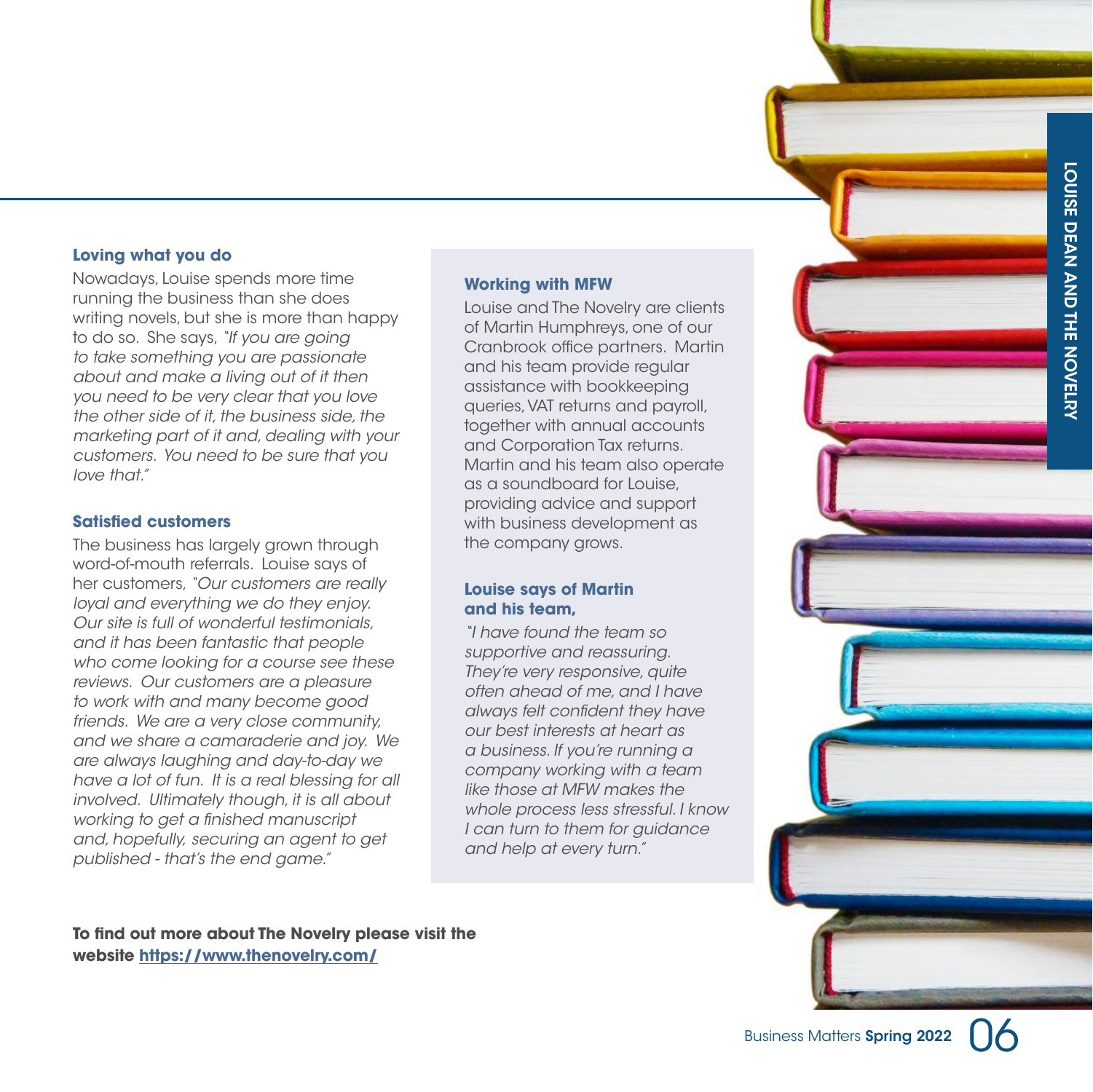## Tax Matters Corporation Tax increase from 1 April 2023

With effect from 1 April 2023, the main rate of Corporation Tax (CT) will increase from 19% to 25%. The 19% rate will still continue under the "small profits rate" for companies with taxable profit of £50,000 or less. Companies with taxable profits between £50,000 and £250,000 will pay the main rate but this will be reduced by a marginal relief, which we will explain later in this article.

Given the unprecedented spending throughout the pandemic, it is hardly surprising that the government has looked to increase taxes. The government was keen to emphasise the point that we remain the lowest CT rate in the G7 – but, in reality, this is going to add little comfort to companies facing up to a 6% increase in CT rates, whilst they are potentially still recovering from the pandemic and are trying to manage other price increases. The only solace that can be taken is that the implementation of the new rates is still a year away!

C

**XAT** 

For those companies with taxable profits between £50,000 and £250,000, rather than explain complex calculation of the marginal relief, it is easier to split the taxable profits into bands and explain the CT charge thereon. Basically, their first £50,000 of taxable profits will be taxed at 19% and then the taxable profits between £50,000 and £250,000 will be taxed at 26.5%.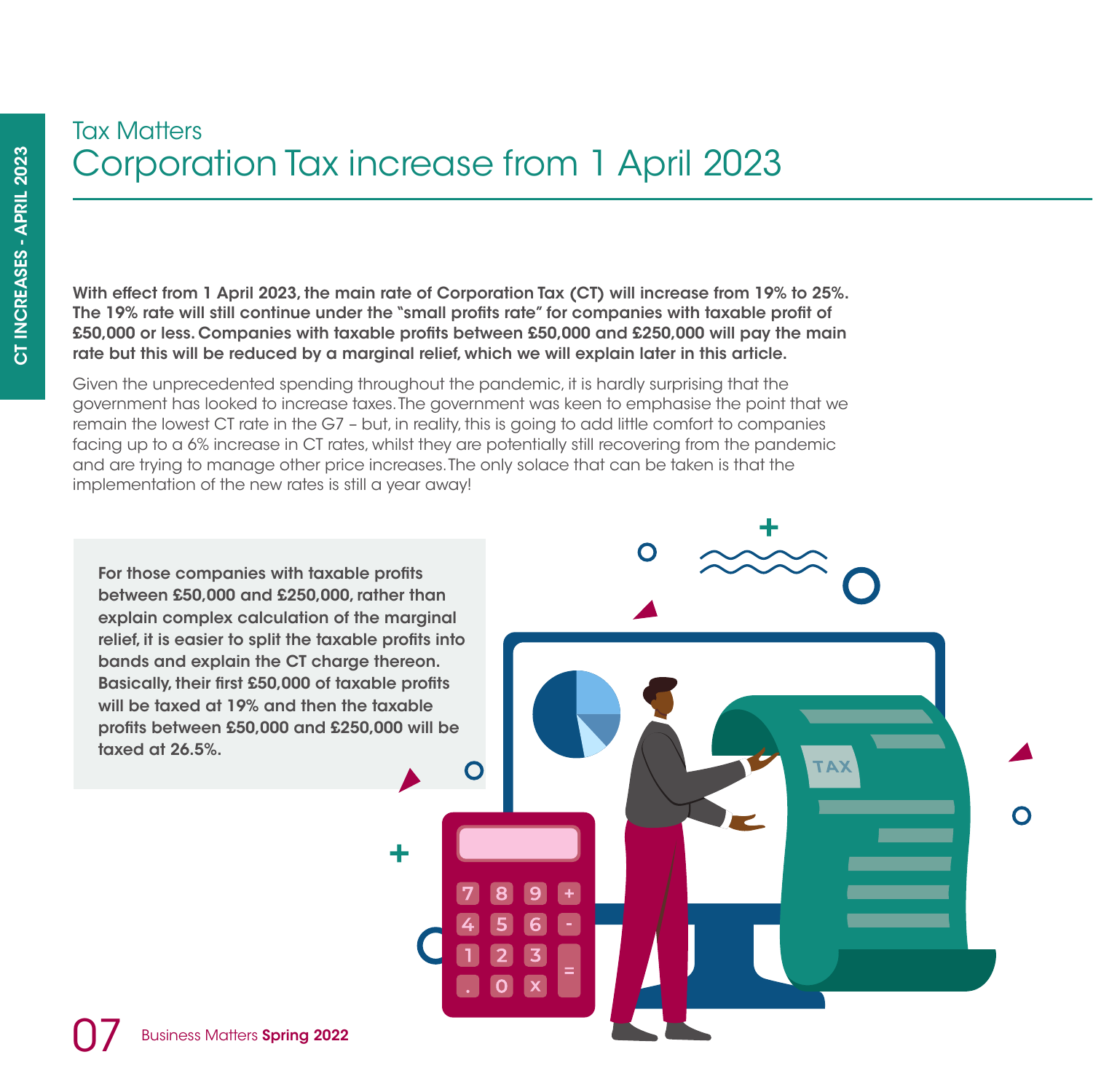#### So, what tax planning could be done to mitigate the increases above?

#### **Disincorporation**

This is an extreme measure, and not too much has really changed on this front. It is still more tax efficient for those businesses with profits of above approximately £30,000 to operate through a company. It is worthwhile mentioning that those businesses with profits of above approximately £140,000 it then becomes more tax efficient to operate through an unincorporated model – however other non-tax factors will come into play, and most will still prefer to operate through a limited company.

#### **Salaries**

Increasing your own salary is not going to be that beneficial with the increased national insurance costs. However, employing non-tax paying family members such as your children or partner could be an option. The salary also needs to be justifiable to HMRC, therefore they do need to be performing some sort of a role or function. As well as this, employment law needs to be taken into consideration.

#### **Pension contributions**

Employer pension contributions out of the company's profits are another option. The contributions have to be physically paid within the year, but it is an efficient way to reduce the company's profits. For those who are approaching an age where they can start to take their pension benefits, it is even more attractive. In setting the pension contribution, care needs to be taken not to exceed your annual pension allowance. That being said, you might be able to carry over any unused allowance from the previous three tax years.

#### **Electric cars**

Albeit not for everyone, if you are considering buying an electric car then it is likely worth doing so through your limited company. The cost of the car will receive 100% capital allowances, and the benefit on you will be fairly small. The running costs will then also be met by the company and will be an allowable expense for CT.

#### **Capital expenditure and other spend**

You might be tempted to delay some capital expenditure until after 1 April 2023 so as to attract relief at a higher CT rate. However, if the assets were to qualify for the superdeduction, then it is only marginally more attractive. That is because the super-deduction ends on 31 March 2023, and so the difference is minimal. It is likely, therefore, not to be worth delaying the expenditure as the tax savings will be delayed for a year. Expenditure on some non-capital costs might be worth delaying as the super-deduction isn't applicable and the savings are greater – albeit still pushed back a year.

#### **Best advice**

If you would like to discuss the increases in CT and possible planning to mitigate this, please do not hesitate to contact your usual mfw.co.uk/contact.

![](_page_8_Picture_14.jpeg)

Author: Jonathan Fullarton FCA Partner MFW, Dover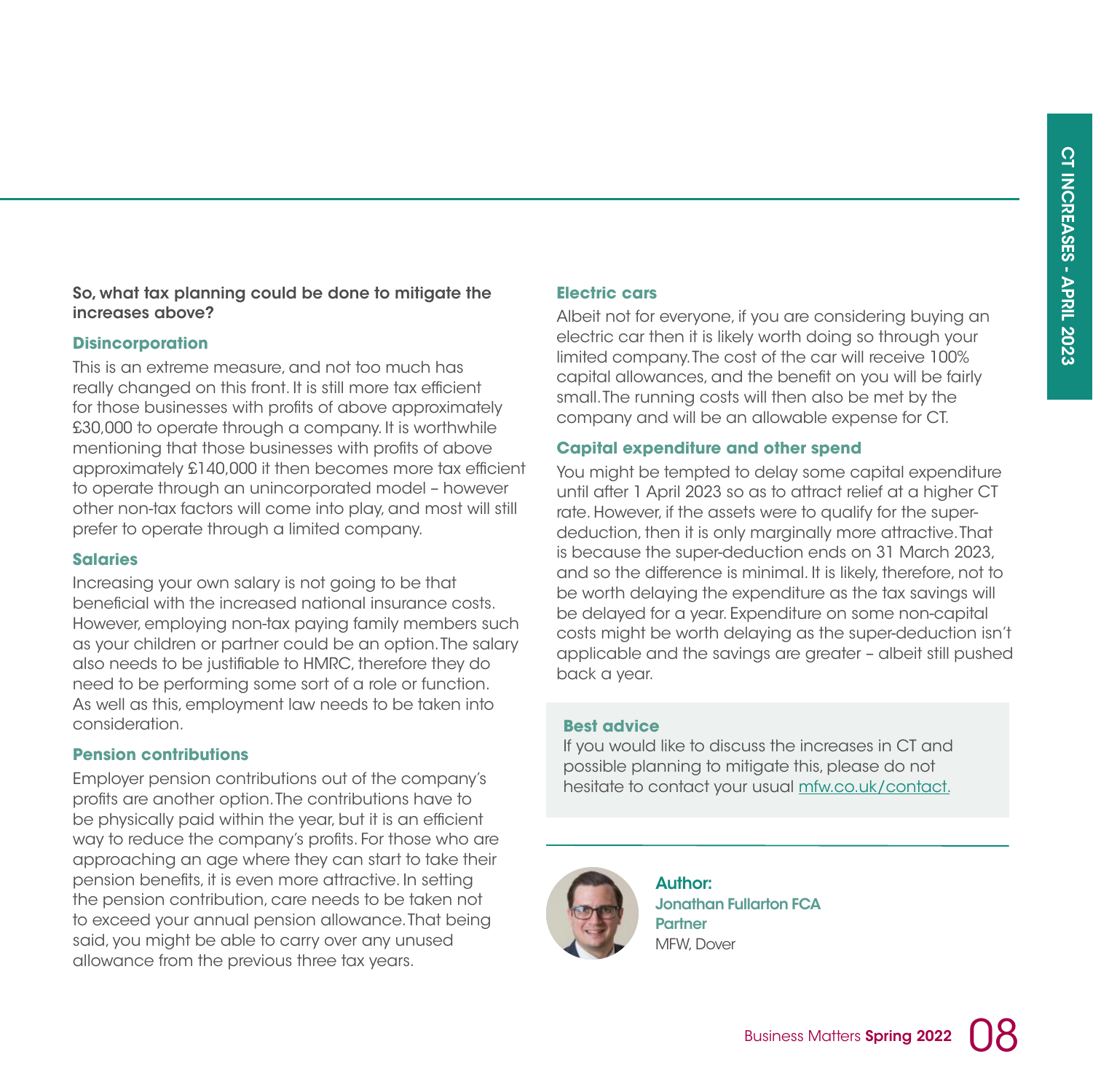## Spotlight On: Probate

#### **What is probate?**

In simple terms, probate is the legal right to deal with someone's property, money and possessions, after they die. It involves 'proving' a will in a court of law, and once accepted as the valid last will and testament, it becomes a public document. If the deceased died intestate, which means they did not have a will, then probate cannot be obtained but letters of administration can be applied for instead, to enable the estate to be dealt with.

#### **Do I need to apply for probate?**

Whether or not probate or letters of administration are required depends on the size and composition of the estate. Generally, if the deceased's estate comprises only jointly owned assets such as bank accounts and/or property, then probate will not be required. However, if there are solely owned assets or assets held jointly as tenants in common then probate would usually be required. We are always happy to advise if probate is required in specific circumstances.

#### **How do I apply for probate?**

Application has to be made to the Probate Registry. They require an application form to be completed, payment of a fee and the original will (which will not be returned) together with evidence that the IHT has been dealt with. Probate therefore cannot be applied for until the relevant IHT forms are completed, lodged with HMRC and the tax paid or arrangements made for the tax to be deferred.

#### **Can I deal with probate without instructing a professional probate practitioner?**

There is no reason why a non-qualified person cannot deal with the IHT forms, probate application and administering the estate without the assistance of a professional if, they feel confident to do so, although many prefer the comfort of having a qualified person do this on their behalf.

#### **If I am appointed executor does that mean I cannot appoint a probate practitioner?**

Absolutely not. It is common for the executors or personal representatives to appoint a probate practitioner.

#### **Is there any benefit in appointing a probate practitioner if I am executor?**

Yes. Completing the correct IHT forms, applying for probate and administering an estate in accordance with the will can be extremely time consuming and, for some, quite confusing and stressful. Also, acting as executor does not come without risks as can be seen by Alison Collier's winter 2019 Newsletter article, which can be viewed here: https:// mfw.co.uk/app/uploads/2019/12/MFW-xmas-Newsletter\_ digital-AW.pdf

Probate practitioners are highly qualified individuals who not only have the qualifications, expertise and experience to deal with non-contentious probate but, in the unlikely event they make a mistake, they have professional indemnity insurance to cover any losses to the estate.

#### **What does it cost to appoint a probate practitioner?**

This will depend on what the executor or personal representative requires the probate practitioner to do. Our hourly rate for probate work is £160 plus VAT an hour, but often clients prefer to agree a fixed fee for probate services. Fixed fees for completion of the IHT forms and probate application start at £1,195 plus VAT. For more complex matters, we are always happy to provide a no obligation quote, free of charge.

![](_page_9_Picture_17.jpeg)

#### Author:

Amanda Ireland MIPA FABRP Partner & Head of Insolvency and Head of Legal Practice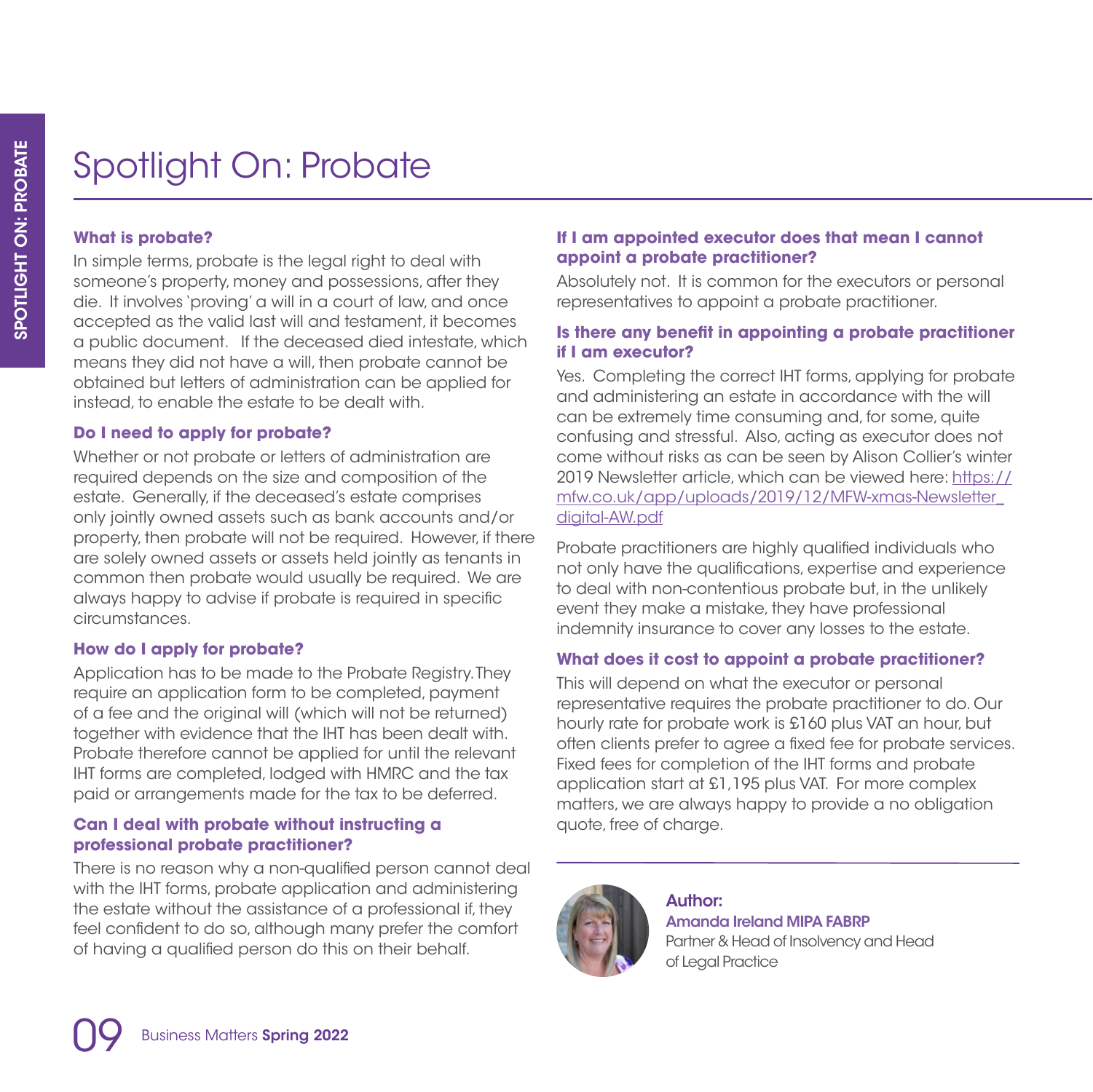## Government Gateway Tax Fraud

#### HMRC has issued warnings to taxpayers not to share their personal information online to avoid stolen identity and tax fraud.

Criminals are targeting taxpayers' Government Gateway logins, together with other personal details such as bank account details, passport and driving licence numbers, address, date of birth, and National Insurance numbers so that they can register and pocket any repayment.

Individuals are currently being targeted through social media platforms by fraudsters seeking to 'borrow' their identities, promising in return a cut of the tax refund 'risk-free'. However, you should be aware that handing over sensitive personal information to criminals, even inadvertently, risks individuals involving themselves in tax fraud, and having to pay back the full value of the fraudulent claim.

HMRC's Head of Cybercrime, Simon Cubitt says, *"People need to think extremely carefully before they involve themselves in an arrangement like this, because if something looks too good to be true, then it almost certainly is.*

*Those who get involved risk becoming the victim of blackmail, threats of violence and wider abuse of their personal information, as criminals seek to exploit them further.*

*I urge anyone who may be aware of these dishonest attempts to recruit individuals into criminality, to report it to us by searching 'Report Fraud HMRC' on GOV.UK and completing our online form".*

#### **The National Cyber Security Centre**

For more information, The National Cyber Security Centre https://www.ncsc.gov.uk/cyberaware/ home has produced a series of helpful guides on how to protect yourself and your business against cybercrime.

If you think you have shared your personal information online then please contact your bank immediately and report it to Action Fraud https://www.actionfraud.police.uk/

![](_page_10_Picture_11.jpeg)